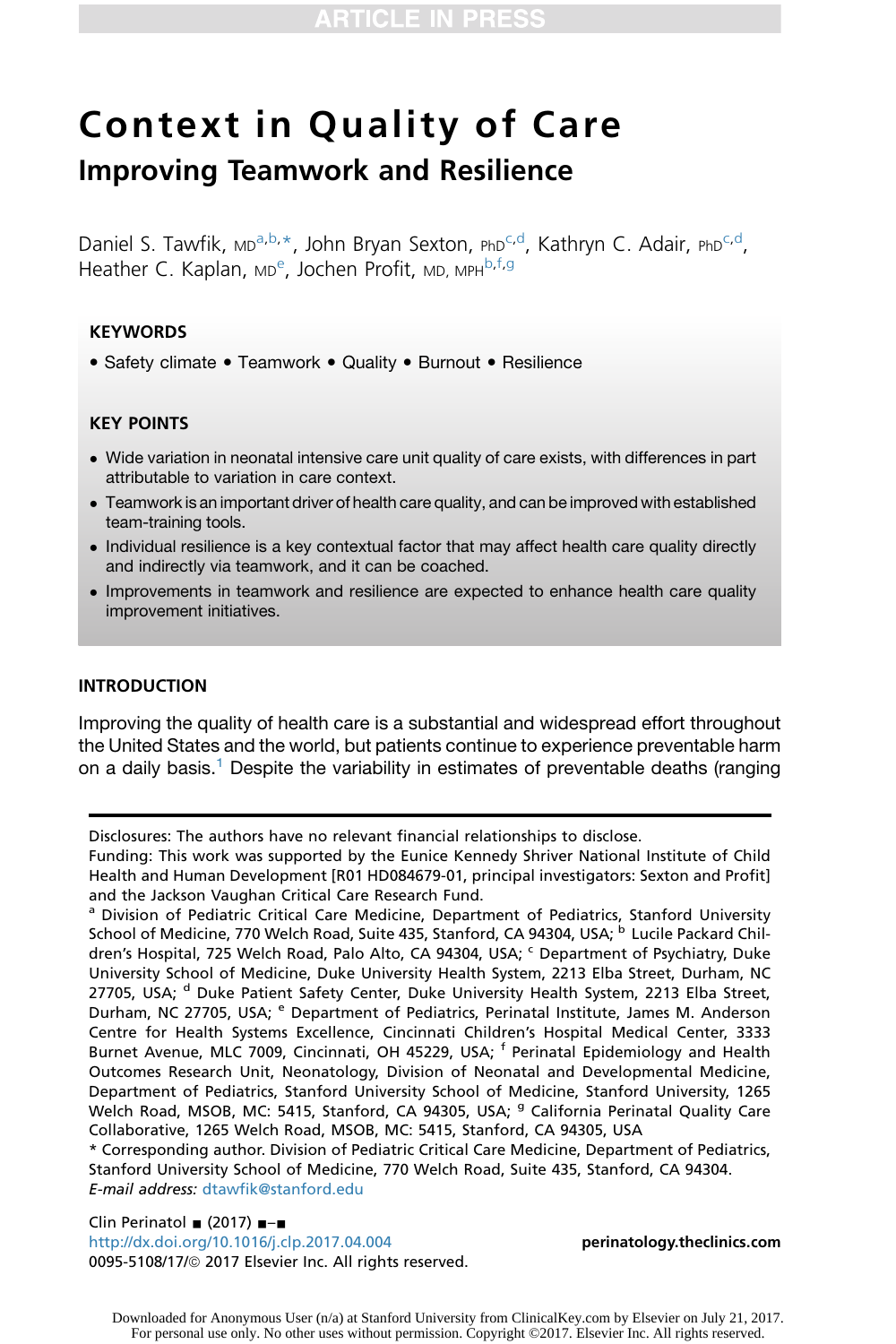from 25,000–250,000 per year in the United States alone), it is clear that mortality from medical error remains a serious problem. $2-4$  Furthermore, nonfatal medical errors have been found to occur millions of times yearly.<sup>[1](#page-7-0)</sup> Adults and children receive recommen-ded care only about half the time,<sup>[5,6](#page-7-0)</sup> with premature infants cared for in neonatal intensive care units (NICUs) experiencing similar variations in use, quality of health care, and in clinical outcomes.<sup> $7-10$ </sup> For example, health care–associated infection rates,  $11,12$ growth velocity,<sup>[13](#page-8-0)</sup> and treatment of persistent pulmonary hypertension<sup>[14](#page-8-0)</sup> vary considerably. Up to 3-fold differences in mortality<sup>[9](#page-7-0)</sup> and up to 44-fold variation in antibiotic use have been observed among NICUs.[15](#page-8-0)

This observed variation in care is not merely a function of discrete differences in patient risk factors and care process guidelines but is an expression of differences in care contexts, which includes the contribution of each individual as well as the team. High-quality health care delivery is inherently reliant on providers maintaining individual excellence and working together effectively as a team. Poor teamwork and communication have been implicated in up to 72% of perinatal deaths and injuries and up to 30% of voluntary error reports.<sup>[16](#page-8-0)</sup>

#### CONTEXT-SENSITIVE QUALITY OF CARE

The current challenges inherent in health care need not serve as discouragement for achieving marked improvement in quality and safety, but emphasize the importance of thinking broadly about creating a context, or environment, that supports quality and safety at the sociopolitical, organizational, mesosystem, microsystem, and team levels as opposed to tackling 1 problem at a time. $1,17,18$  Numerous models and frameworks have been proposed to help policy makers, organizational leaders, and frontline staff create a context that supports quality and safety.

One framework designed to address the role of context in quality and safety is the Model for Understanding Success in Quality (MUSIQ), which describes 25 contextual factors across all levels of the health care system that are likely to influence the suc-cess of quality improvement (QI) endeavors, as shown in [Fig. 1](#page-2-0).<sup>[19](#page-8-0)</sup> Although they are<br>interconnected, most of the factors described are in the realm of microsystem interconnected, most of the factors described are in the realm of microsystem (team members), macrosystem (organizational), or environment (community and society). MUSIQ suggests that the ability to achieve improvements in quality and safety is a result of the supporting context, including such factors as organizational and microsystem leadership, data infrastructure, QI culture, resource availability, workforce development, staff capability for QI, and team composition and effectiveness (both the QI team and microsystem team).

Another framework that highlights the important role of context in safety is the idea of the high-reliability organization (HRO) developed by Weick and Sutcliffe.[18](#page-8-0) The HRO concept was originally applied to highly complex and high-risk industries, including aviation and nuclear power, but the principles are insensitive to the specific field in which they are applied, including in health care. HROs share 5 core characteristics: sensitivity to operations, reluctance to simplify, preoccupation with failure, deference to expertise, and resilience, as shown in [Fig. 2](#page-2-0).<sup>[20](#page-8-0)</sup> Key contextual factors must be in<br>place for an organization to develop as an HBO, including strong organizational leadplace for an organization to develop as an HRO, including strong organizational leadership, a culture of safety and teamwork, and resilience.

Both of these models identify engagement of team members as a key aspect of context supporting quality and safety and the engagement of team members has been described as one of the significant factors predicting success in QI endeavors.<sup>[21](#page-8-0)</sup> Common to both models is an emphasis on seemingly intangible features of organizational life: the relentless pursuit of better care undergirded by a culture that prizes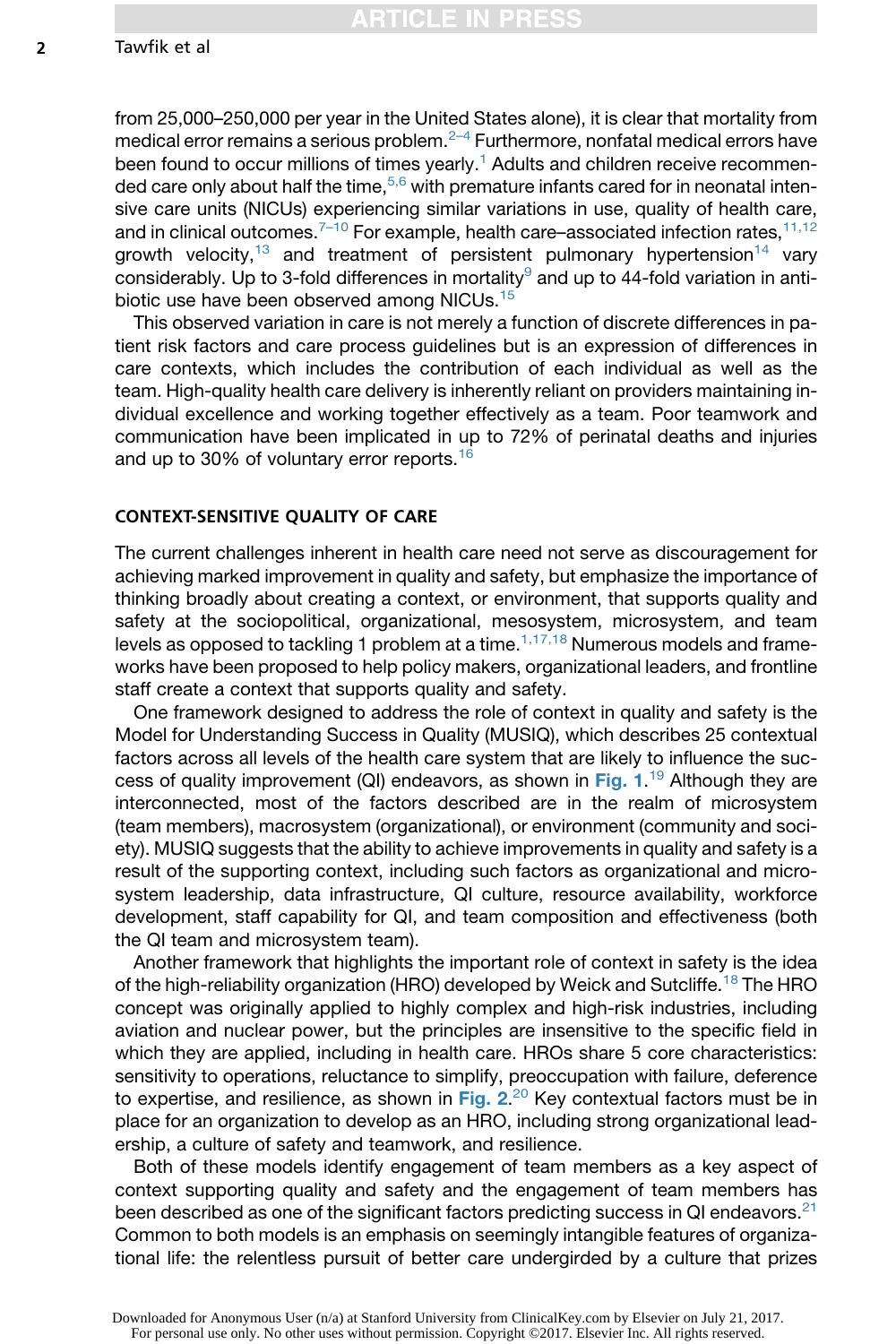<span id="page-2-0"></span>

Fig. 1. MUSIQ, showing the contributions of organizational (red), macrosystem (orange), and microsystem (green) factors. (From Kaplan HC, Provost LP, Froehle CM, et al. The model for understanding success in quality (MUSIQ): building a theory of context in healthcare quality improvement. BMJ Qual Saf 2012;21(1):17; with permission.)

patient safety. The shared perceptions of leadership and the organizational attitudes toward patient safety and QI reflect the prevailing culture. The culture of safety construct is primarily measured based on health worker perceptions via surveys. The measured domains are called climates (ie, teamwork climate or safety climate). Climate reflects that perceptions are shared among health workers, meaning that they cluster more strongly within a work unit (eg, the NICU) than between work units



Fig. 2. The 5 specific concepts that help create the state of mindfulness needed for a high-reliability organization. (From AHRQ Publication No. 08-0022. Agency for Healthcare Research and Quality. 2008. Available at: [https://archive.ahrq.gov/professionals/quality](https://archive.ahrq.gov/professionals/quality-patient-safety/quality-resources/tools/hroadvice/hroadvice.pdf)[patient-safety/quality-resources/tools/hroadvice/hroadvice.pdf.](https://archive.ahrq.gov/professionals/quality-patient-safety/quality-resources/tools/hroadvice/hroadvice.pdf) Accessed December 27, 2016.)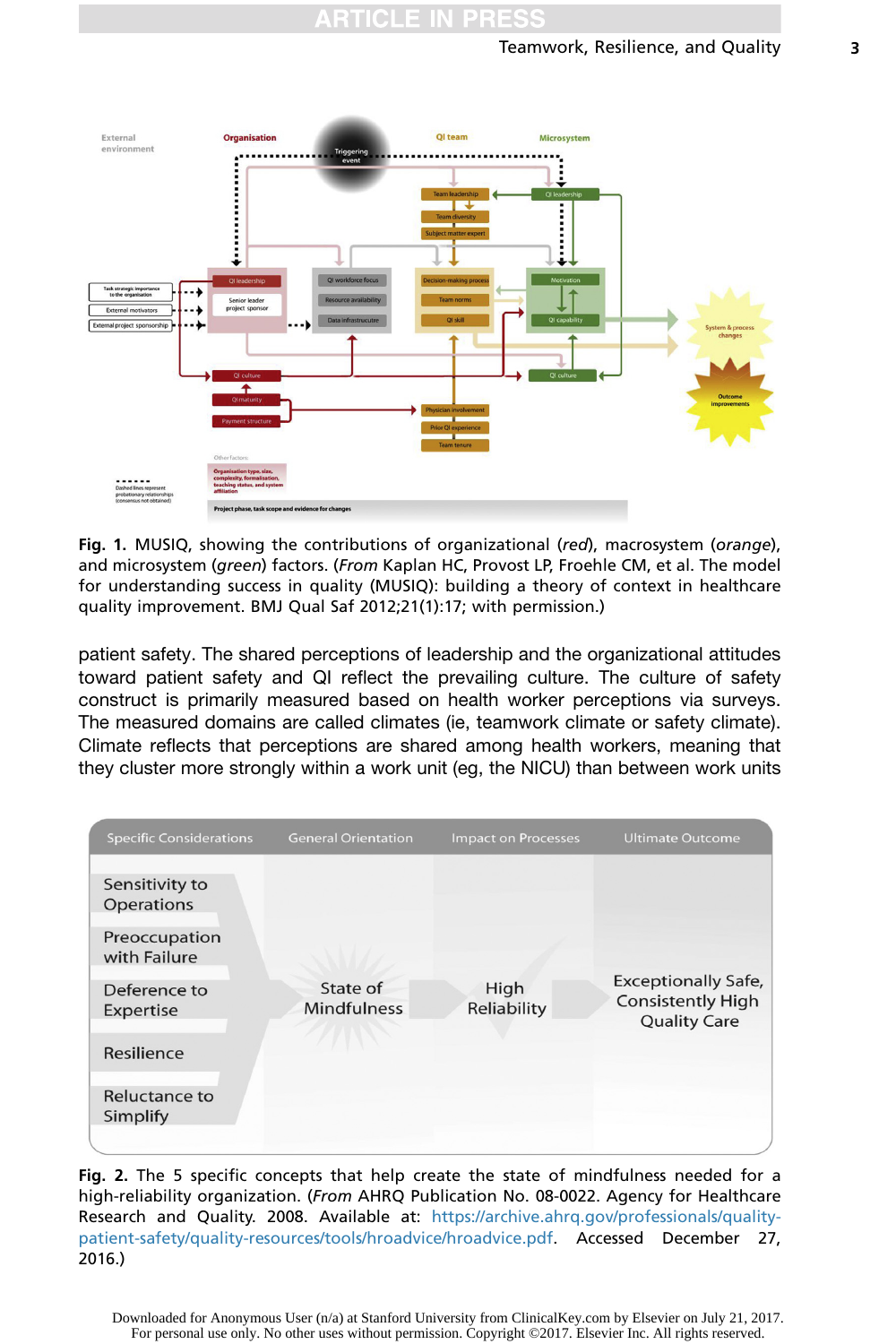either in the same institution (NICU vs PICU) or work units in other institutions (NICU in hospital A vs NICU in hospital B). $^{22}$  Two key subfactors of safety culture that affect health worker and patient well-being are teamwork and resilience, which are reviewed in detail here.

# TEAMWORK IN THE NEONATAL INTENSIVE CARE UNIT

Across health care, improving teamwork has been recognized as an ongoing challenge. Moving from a team of experts to expert teams requires skills and training not often provided through traditional education. Paul Schyve, $^{23}$  $^{23}$  $^{23}$  MD, Senior Vice President of the Joint Commission stated, "Our challenge . is not *whether* we will deliver care in teams but rather *how well* we will deliver care in teams." Although continually under development and refinement, teamwork measurement and intervention tools have been growing in concert with an increased emphasis on teamwork's role in health care delivery.

Salas and colleagues<sup>[25](#page-8-0)</sup> identified 7 principal components relevant to teamwork: (1) cooperation, which depends on mutual trust and team-oriented mindset; (2) coordination, which requires shared performance monitoring, adaptability, and support; (3) communication, which must be clear, precise, and timely; (4) cognition, which refers to a shared understanding of roles and abilities of teammates; (5) coaching, which refers to team leadership, recognizing the importance of clear expectations; (6) conflict, the resolution of which is highly dependent on interpersonal skills and a climate of psychological safety; (7) conditions, which refers to the requisite supportive context for teams, because teamwork must be perceived as important to the leadership, and with positive reinforcement for good performance.<sup>[24,25](#page-8-0)</sup>

Within a health care delivery unit, these factors interplay to create a composite climate of teamwork, which can vary widely across settings. Several tools exist to estimate the teamwork climate of a unit, including the Safety Attitudes Questionnaire (SAQ), Team Emergency Assessment Measure, Fundamental Interpersonal Relations Orientation–Behavior, Hospital Survey on Patient Safety Culture, and Team Climate Inventory.[26,27](#page-8-0) Common to each of these measurement tools is an emphasis on the interpersonal interactions and adaptability of the team members. For example, the teamwork climate scale of the SAQ represents a composite measure of the extent to which caregivers report that they think they are supported, can speak up comfortably, can ask questions, think that input is heeded, think that conflicts are resolved, and think that team members collaborate.<sup>[28](#page-8-0)</sup>

Profit and colleagues<sup>[29](#page-8-0)</sup> and Sexton and colleagues<sup>[30](#page-8-0)</sup> reported the SAQ to be valid and useful for assessing individual team work in addition to the overall teamwork climate in the NICU setting. Similar to other critical care settings,  $31$  physicians in the NICU have been found to have higher perceptions of teamwork than nurses, nurse practitioners, and respiratory care providers. $32$  Physicians may be in leadership roles more frequently, resulting in the potential to elevate the physician's own perspective of adequate teamwork, even though the teamwork climate is weak in a given setting. It is unclear whether this difference is secondary to personal characteristics, professional responsibilities, or other unmeasured factors, but it has implications for the overall functioning of the NICU. Personal attributes, reputation, expertise, and seniority have been found to affect the ability of critical care providers to work together effectively.<sup>[31](#page-8-0)</sup>

However, neither individual teamwork perception nor teamwork climate are static. Interventions focused on improving the teamwork of a health care unit include generalized training courses, such as crew resource management $33,34$ ; task-specific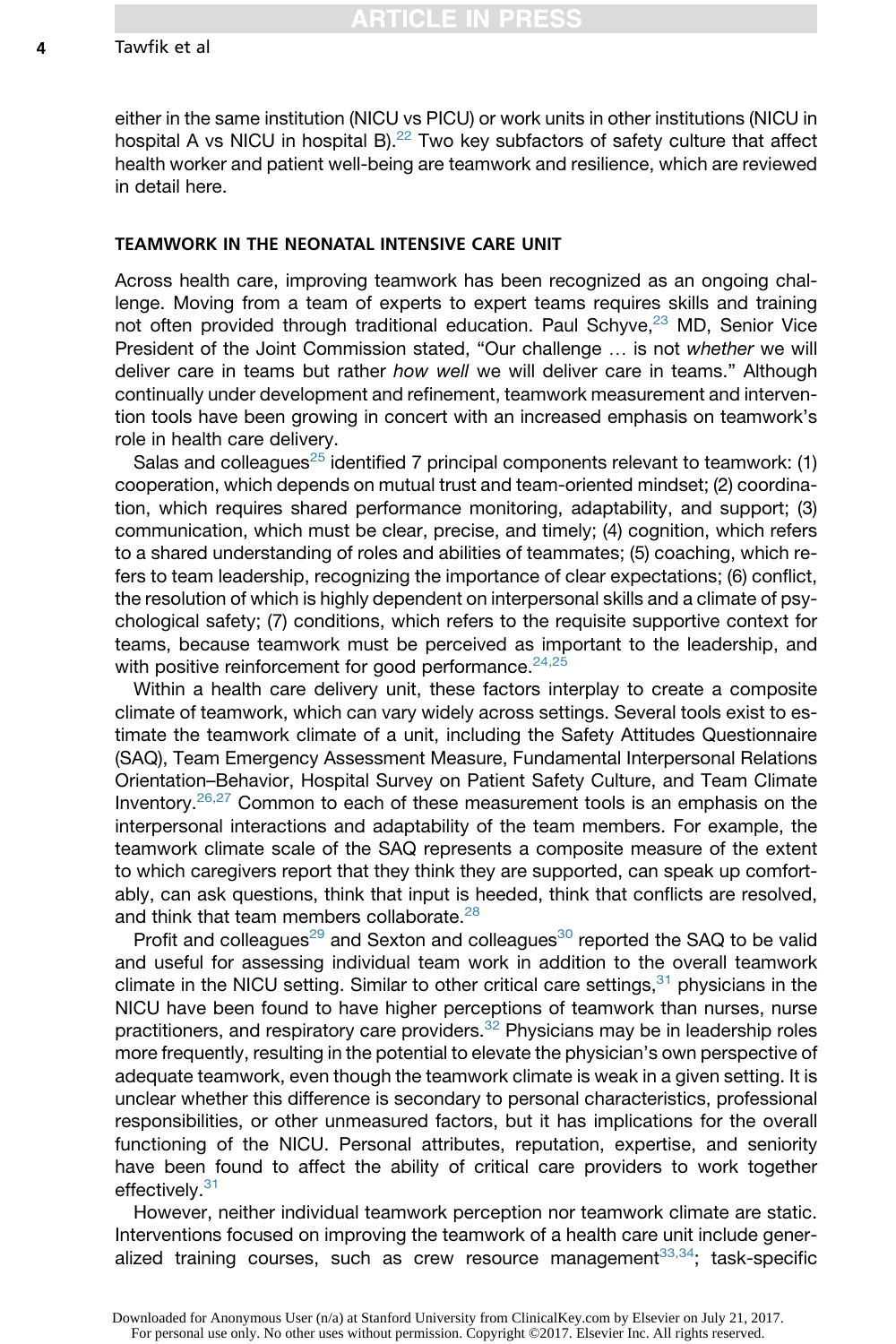training<sup>[35,36](#page-9-0)</sup>; or the implementation of process checklists.<sup>[37](#page-9-0)</sup> A meta-analysis of 93 team training interventions showed consistent moderate improvements in teamwork measures, with more pronounced benefits seen following training programs combining generalized and task-specific approaches.<sup>[38](#page-9-0)</sup> Within pediatric residency training, Thomas and colleagues $35$  reported that randomization to a teamworkbased neonatal resuscitation curriculum results in up to 3-fold higher use of teamwork behaviors among interns compared with standard training, and that benefits can persist for at least 6 months.[36](#page-9-0)

Across NICUs, teamwork climate has been found to vary widely.<sup>[32](#page-9-0)</sup> Providing excellent care consistently throughout the clinical spectrum, from routine rounds to highintensity resuscitations, relies on the adaptability of team members. NICUs with low teamwork climate may struggle to anticipate or adapt to changing clinical needs. However, teamwork is a malleable construct and interventions to improve teamwork are available. Although many of the teamwork interventions with measurable benefits reported in the published literature have focused on task-specific training for particular situations, such as surgical procedures or neonatal resuscitation, the same teamwork principles have relevance for all forms of neonatal health care delivery. Although the benefits are more challenging to quantify, system-wide generalized training may sup-port teamwork within NICUs to a greater extent than task-specific training.<sup>[33](#page-9-0)</sup>

To target system-wide benefit, The Agency for Healthcare Research and Quality has developed a teamwork tool kit in conjunction with the US Department of Defense. Named Team Strategies and Tools to Enhance Performance and Patient Safety (TeamSTEPPS), the intervention includes assessment, training, and sustainment phases focused on 4 core competencies: (1) team leadership, (2) situation monitoring, (3) mutual support, and (4) communication.  $39$  This approach has been used in multiple health care settings,  $40,41$  including one reported intervention that included NICU pro-viders and showed an improvement in perceptions of teamwork.<sup>[42](#page-9-0)</sup> Despite the heterogeneity of personal contributions, individual teamwork perception and teamwork climate are inextricably linked. The growing body of evidence regarding the ability to improve teamwork climate lends support for improved teamwork as a critical target of QI initiatives.

#### BURNOUT AND RESILIENCE IN THE NEONATAL INTENSIVE CARE UNIT

Another key contextual factor that may influence quality of care is provider burnout. Burnout describes a condition of fatigue, detachment, and cynicism resulting from prolonged high levels of stress. $43$  In the critical care setting, burnout rates are likely driven predominantly by high workload, frequent changes in technology and guidelines, endeavors for high-quality care, and emotional challenges of dealing with critically ill patients and their families.[44–47](#page-9-0) Burnout affects 27% to 86% of health care workers,  $48-51$  with more than half of physicians reporting moderate burnout  $52$  and around one-third of nurses and physicians meeting criteria for severe burnout.  $48,53$ The most commonly used instrument to measure burnout is the Maslach Burnout Inventory,  $54$  portions of which have been validated in multiple settings, including la-bor and delivery units and the NICU.<sup>[30,55](#page-8-0)</sup> The emotional exhaustion subset has been used in isolation to provide a rapid assessment of an individual's burnout, consisting of 4 prompts: (1) I feel fatigued when I get up in the morning and have to face another day on the job, (2) I feel burned out from my work, (3) I feel frustrated by my job, and (4) I think I am working too hard on my job.<sup>[51](#page-9-0)</sup> Responses to these questions, which cluster in the neutral or affirmative range, have been used as a marker for burnout. $43$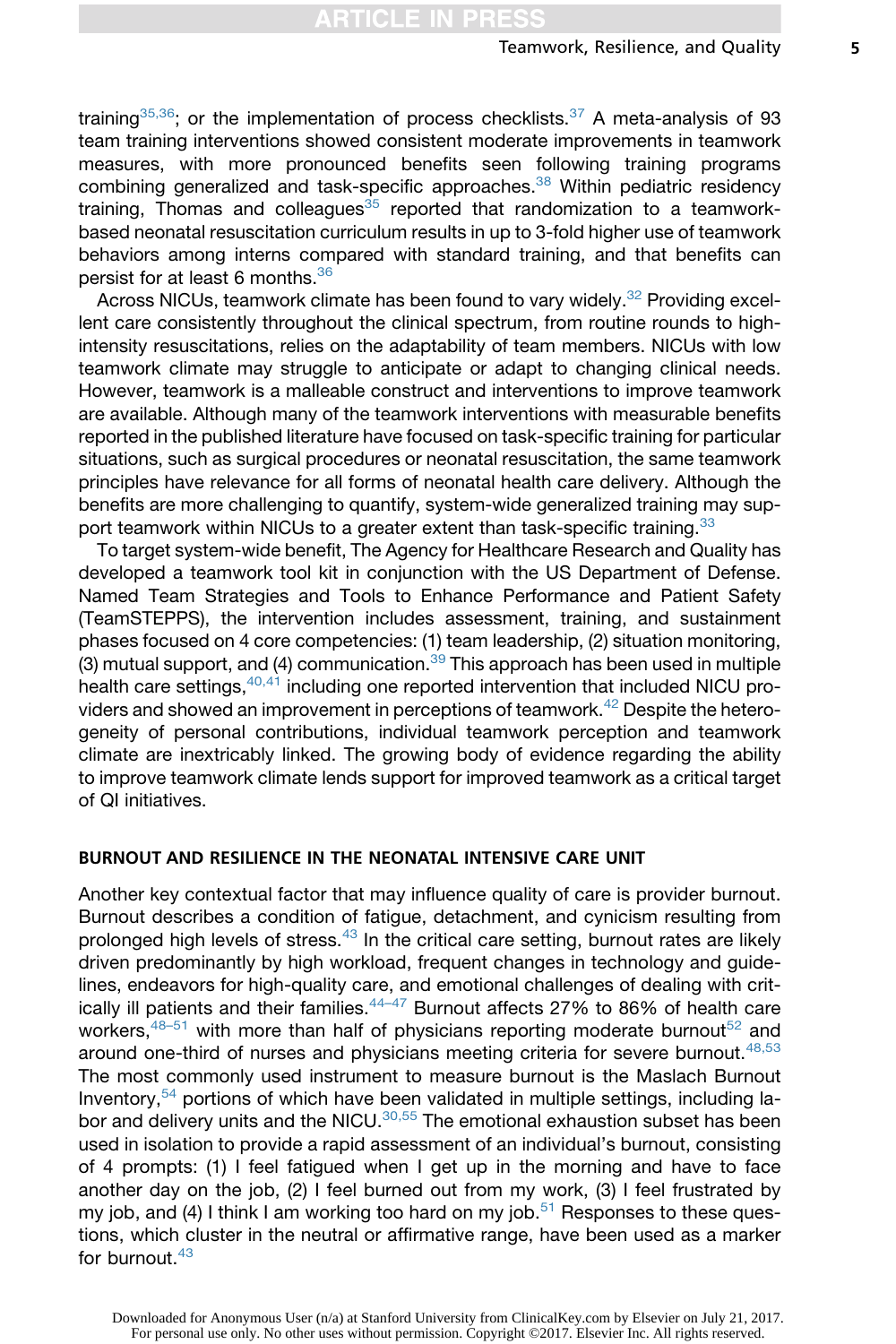In contrast with burnout, resilience has been defined as a combination of characteristics that interact dynamically to allow an individual to bounce back, cope success-fully, and function better than the norm in spite of significant stress or adversity.<sup>[43,56](#page-9-0)</sup> Resilience has primarily been measured in the context of burnout avoidance. However, several key characteristics have been identified as directly contributing to resilience in qualitative research. These characteristics include optimism, adaptability, initiative, tolerance, organizational skills, being a team worker, keeping within profes-sional boundaries, assertiveness, humor, and a sense of self-worth.<sup>[56](#page-10-0)</sup>

Although often expressed as separate entities, the interpersonal aspects of resilience and teamwork are closely linked. Many of the characteristics identified as contributory to personal resilience are conceptually linked to those promoting a positive teamwork climate. Profit and colleagues $43$  reported a negative association between burnout and teamwork climate among a large cohort of NICU providers, with the strongest association seen among providers reporting high levels of job frustration. In the same study, the proportion of NICU providers reporting low or very low burnout symptoms, calculated as the resilient proportion, was significantly associated with several domains relevant to quality. Strong correlation coefficients with teamwork climate (0.60), job satisfaction (0.65), safety climate (0.51), perceptions of manage-ment (0.61), and working conditions (0.53) were all highly significant.<sup>[43](#page-9-0)</sup> A similar asso-ciation has been observed in the pediatric ICU, with Lee and colleagues<sup>[57](#page-10-0)</sup> describing a 7% increase in teamwork climate perception among providers with moderately high or high resilience scores.

The specific individual characteristics expected to drive these associations include adaptability, organizational skills, and a team-focused mindset, because these each carry profound implications for team functioning. Each individual's daily experience is an amalgamation of interactions that can each have positive or negative effects, creating a cumulative tide that may become substantial when taken in sum. Compared with smooth and coordinated interactions, effortful and inefficient interactions have been found to reduce self-regulation and performance on subsequent tasks.<sup>[58](#page-10-0)</sup> As shown in Fig. 3, burned out individuals may be more prone to isolation, because they may have negative experiences with teamwork secondary to challenging interpersonal interactions. These negative interactions then drive further isolation and result in a positive feedback loop, resulting in escalating levels of burnout. Downward spirals in teamwork can have serious consequences; for example, nurses who



Fig. 3. Relationship of the burnout-resiliency continuum to the isolation-teamwork continuum. Burnout requires active intervention to achieve resilience, but can regress as the result of cumulative stressors. Similarly, isolation can be transformed to teamwork with interventions, but is prone to decay over time. Burned out individuals show reciprocity with isolated climates, but a positive teamwork climate can show positive feedback with resilience through affirmative interactions.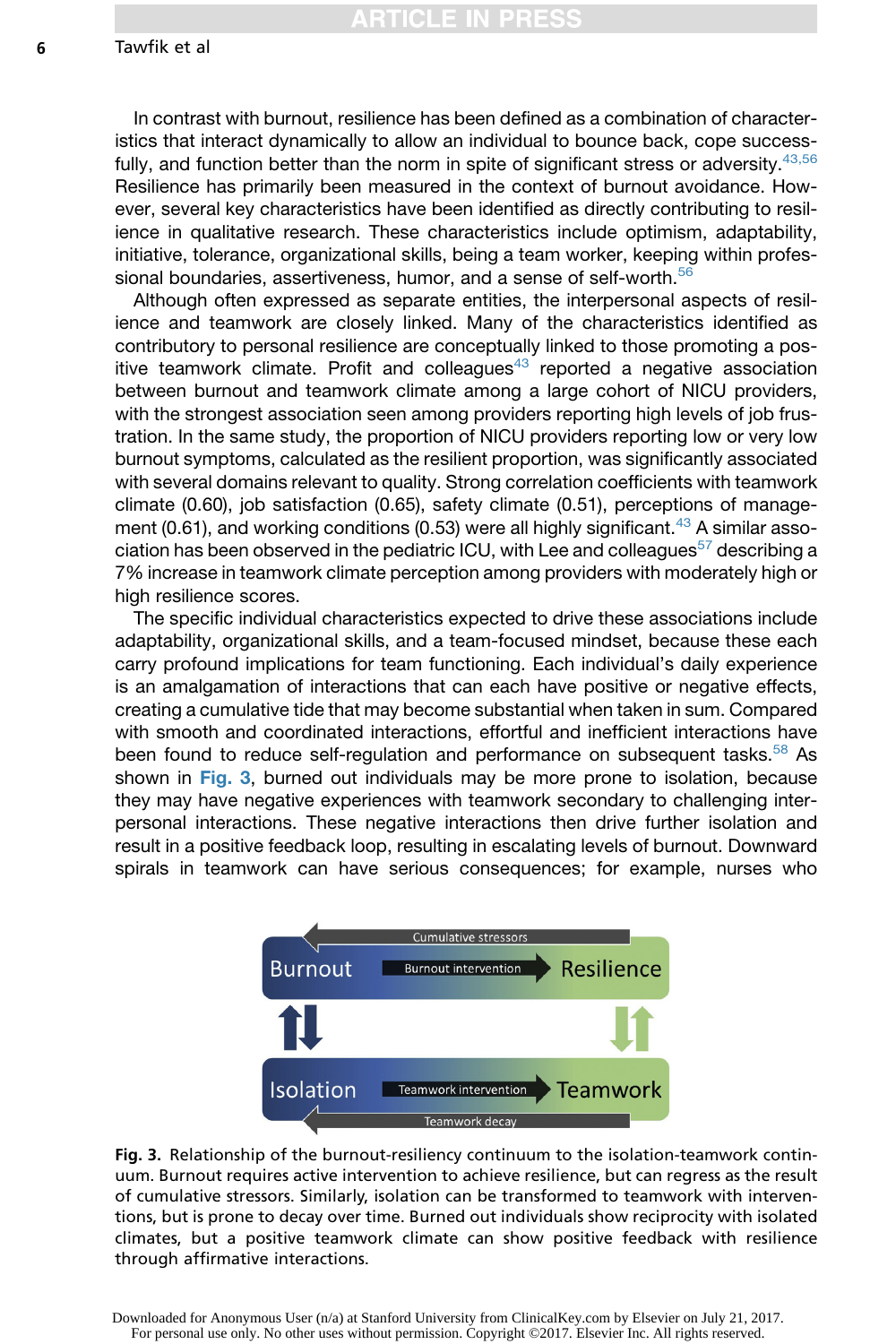reported a serious lack of good teamwork had a 5-fold risk for intending to leave the profession.[59](#page-10-0)

However, the converse also follows, with individuals showing higher resilience being more prone to positive teamwork interactions, which in turn feeds back to further improved resilience. $60$  A qualitative study found that newly graduated nurses highlighted the importance of having nourishing interactions and good teamwork as inte-gral to building workplace belongingness and staff empowerment.<sup>[61](#page-10-0)</sup> The effects of better teamwork for resilience are just part of a large, overarching body of evidence that social connectedness significantly predicts better mental and physical wellbeing, and even lower rates of mortality. $62$ 

Burnout is a reversible condition, and resilience can be coached. Several strategies relevant to the health care setting have been developed to combat burnout and promote resilience. However, these strategies, such as mindfulness practice, are often time consuming and pragmatically challenging to administer.<sup>[63–66](#page-10-0)</sup> Brief, widely distributable burnout interventions based on mindfulness strategies are currently being prospectively evaluated in multiple settings, including the NICU, with good benefit seen in pilot studies. The interventions focus on expressing thankfulness (gratitude), dwelling on positive events (3 good things), structured cultivation of awe and wonder (awe), random acts of kindness, identifying personal gifts (signature strengths), and relationship resilience. Profit and Sexton $67$  have combined these interventions into a short resilience program called Web-based Implementation of the Science for Enhancing Resilience, which is funded by the National Institutes of Health for testing.

# TEAMWORK-DRIVEN AND RESILIENCE-DRIVEN QUALITY IMPROVEMENT

Conceptually, improvements in teamwork climate and individual resilience can be expected to significantly contribute to improved quality of care. A single-center study by Rahn<sup>[68](#page-10-0)</sup> reported a negative association between nursing teamwork and unassisted patient falls on a medical/surgical unit. Within the NICU setting, teamwork has been negatively associated with health care–associated infections among a diverse cohort of California NICUs, such that the odds of an infant contracting an infection decreased by 18% with each 10% increase in NICU survey respondents reporting good teamwork.<sup>[69](#page-10-0)</sup>

In contrast, improvements in teamwork have been associated with reduced medication errors, decreased health care–associated infections, $70,71$  and higher-quality newborn resuscitation.<sup>[35](#page-9-0)</sup> Neily and colleagues<sup>[72](#page-11-0)</sup> reported an 18% reduction in surgical mortality following implementation of team-based surgical checklists at Veterans' Affairs hospitals. In Michigan ICUs, Pronovost and colleagues<sup>[70,71](#page-10-0)</sup> reported an 80% reduction in catheter-related bloodstream infections with the simultaneous introduction of a teamwork/unit safety intervention and an infection prevention intervention.

The association between provider resilience and quality of care has been largely unreported, but there is an increasing body of literature regarding burnout in relation to quality measures. A meta-analysis by Salyers and colleagues<sup>[73](#page-11-0)</sup> evaluated 82 studies and reported a small to moderate negative association between provider burnout and quality of care measures, with 7% of quality measure variance and 5% of safety mea-sure variance attributed to provider burnout. Notably, Aiken and colleagues<sup>[74](#page-11-0)</sup> reported an observed 7% increase in patient mortality and 23% increase in the odds of nurse burnout for each additional patient added to a nurse's workload. Expounding on this work in multivariable analyses, Cimiotti and colleagues $^{75}$  $^{75}$  $^{75}$  reported that burnout carries a stronger association with health care–associated infections than does nurse staffing, with each 10% increase in burnout prevalence corresponding with 0.8 urinary tract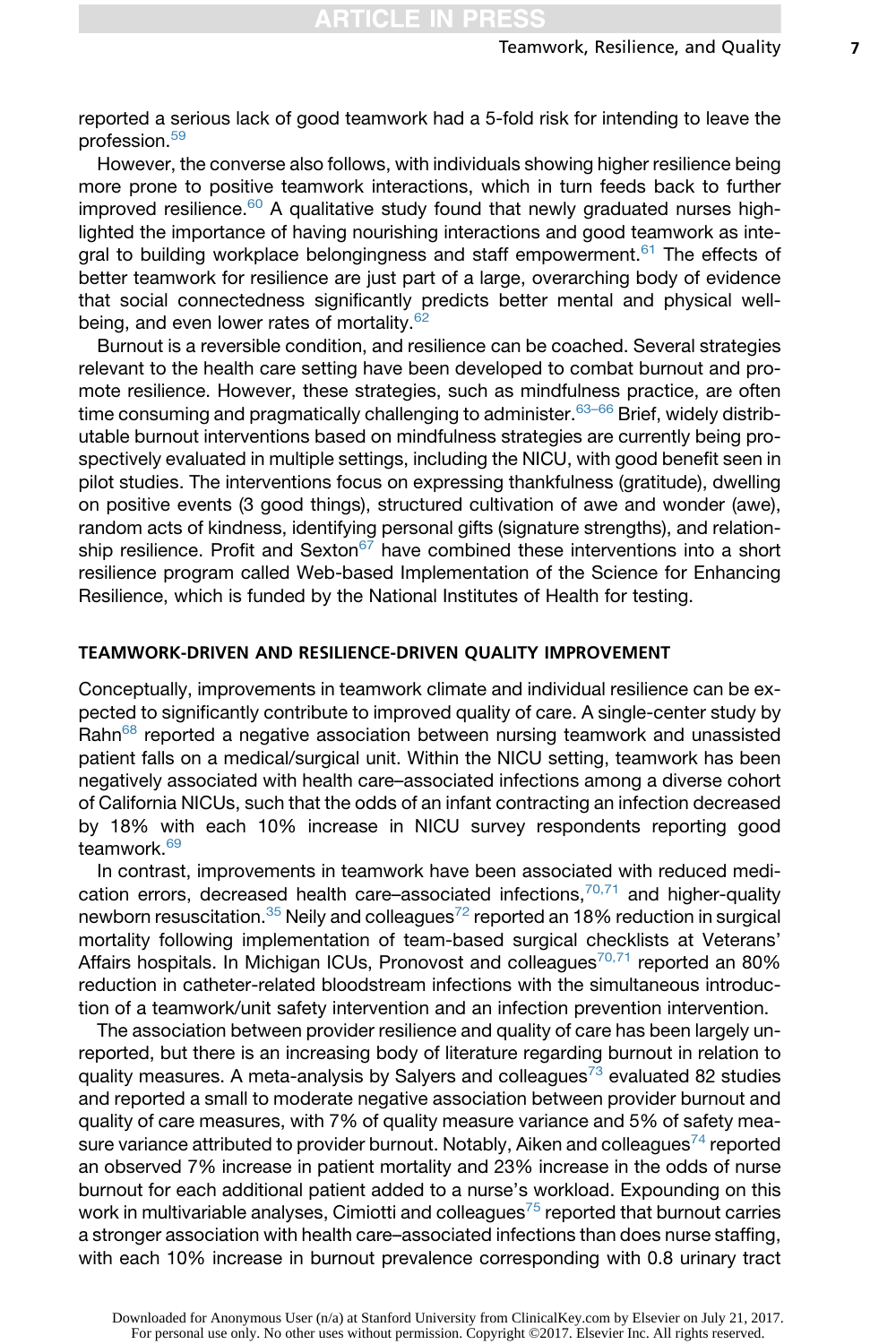infections and 1.6 surgical site infections per 1000 patients. Specific to neonatology, Tawfik and colleagues<sup>[51](#page-9-0)</sup> reported a moderate correlation ( $r = 0.34$ ) between health care worker burnout and increased rates of health care–associated infections among very-low-birthweight infants in high-volume NICUs in California, which was most pronounced among providers reporting feeling fatigued or overworked.

It remains to be proved that longitudinal increases in resilience can result in observable improvements in quality of care. However, the strength of associations repeatedly observed between high burnout and adverse events suggests that this domain of the quality microclimate is an appropriate target for QI endeavors.

### SUMMARY

With the continued increasing recognition of the need for QI in health care, consideration of the context of the health care delivery system is of paramount importance. Aspects of context, including teamwork climate and personal resilience, are important factors in achieving optimal quality and safety outcomes and efforts to modify these aspects of context (eg, improve teamwork climate, build staff resilience) are a key QI strategy. Well-established tools, such as TeamSTEPPS, are available to improve teamwork for specific tasks or global applications. Similarly, burnout and, by extension, resilience, can be modified with specific interventions, such as cultivating gratitude, positivity, and awe. A growing body of literature has shown that teamwork and burnout relate to quality of care, with improved teamwork and decreased burnout expected to produce improved patient quality and safety metrics.

### **REFERENCES**

- 1. [Chassin MR, Loeb JM. High-reliability health care: getting there from here. Mil](http://refhub.elsevier.com/S0095-5108(17)30038-6/sref1)[bank Q 2013;91\(3\):459–90](http://refhub.elsevier.com/S0095-5108(17)30038-6/sref1).
- 2. [Kohn LT, Corrigan JM, Donaldson MS. To err is human: building a safer health](http://refhub.elsevier.com/S0095-5108(17)30038-6/sref2) [system. Washington, DC: National Academy Press; 2000.](http://refhub.elsevier.com/S0095-5108(17)30038-6/sref2)
- 3. [Makary MA, Daniel M. Medical error-the third leading cause of death in the US.](http://refhub.elsevier.com/S0095-5108(17)30038-6/sref3) [BMJ 2016;353:i2139.](http://refhub.elsevier.com/S0095-5108(17)30038-6/sref3)
- 4. [Shojania KG, Dixon-Woods M. Estimating deaths due to medical error: the](http://refhub.elsevier.com/S0095-5108(17)30038-6/sref4) [ongoing controversy and why it matters. BMJ Qual Saf 2016;26\(5\):423–8.](http://refhub.elsevier.com/S0095-5108(17)30038-6/sref4)
- 5. Mangione-Smith R, DeCristofaro AH, Setodji CM, et al. The quality of care received by children and adolescents in the United States. Pediatric Academic Societies' Annual Meeting. San Francisco, 29 April-2 May, 2006.
- 6. [McGlynn EA, Asch SM, Adams J, et al. The quality of health care delivered to](http://refhub.elsevier.com/S0095-5108(17)30038-6/sref6) [adults in the United States. N Engl J Med 2003;348\(26\):2635–45](http://refhub.elsevier.com/S0095-5108(17)30038-6/sref6).
- 7. [Horbar JD, Badger GJ, Lewit EM, et al. Hospital and patient characteristics asso](http://refhub.elsevier.com/S0095-5108(17)30038-6/sref7)[ciated with variation in 28-day mortality rates for very low birth weight infants. Ver](http://refhub.elsevier.com/S0095-5108(17)30038-6/sref7)[mont Oxford Network. Pediatrics 1997;99\(2\):149–56.](http://refhub.elsevier.com/S0095-5108(17)30038-6/sref7)
- 8. [Sankaran K, Chien L-Y, Walker R, et al. Variations in mortality rates among Cana](http://refhub.elsevier.com/S0095-5108(17)30038-6/sref8)[dian neonatal intensive care units. CMAJ 2002;166\(2\):173–8](http://refhub.elsevier.com/S0095-5108(17)30038-6/sref8).
- 9. [Rogowski JA, Staiger DO, Horbar JD. Variations in the quality of care for very-low](http://refhub.elsevier.com/S0095-5108(17)30038-6/sref9)[birthweight infants: implications for policy. Health Aff 2004;23\(5\):88–97.](http://refhub.elsevier.com/S0095-5108(17)30038-6/sref9)
- 10. [Phibbs CS, Baker LC, Caughey AB, et al. Level and volume of neonatal intensive](http://refhub.elsevier.com/S0095-5108(17)30038-6/sref10) [care and mortality in very-low-birth-weight infants. N Engl J Med 2007;356\(21\):](http://refhub.elsevier.com/S0095-5108(17)30038-6/sref10) [2165–75.](http://refhub.elsevier.com/S0095-5108(17)30038-6/sref10)
- 11. [Brodie SB, Sands KE, Gray JE, et al. Occurrence of nosocomial bloodstream in](http://refhub.elsevier.com/S0095-5108(17)30038-6/sref11)[fections in six neonatal intensive care units. Pediatr Infect Dis J 2000;19\(1\):56–65.](http://refhub.elsevier.com/S0095-5108(17)30038-6/sref11)

<span id="page-7-0"></span>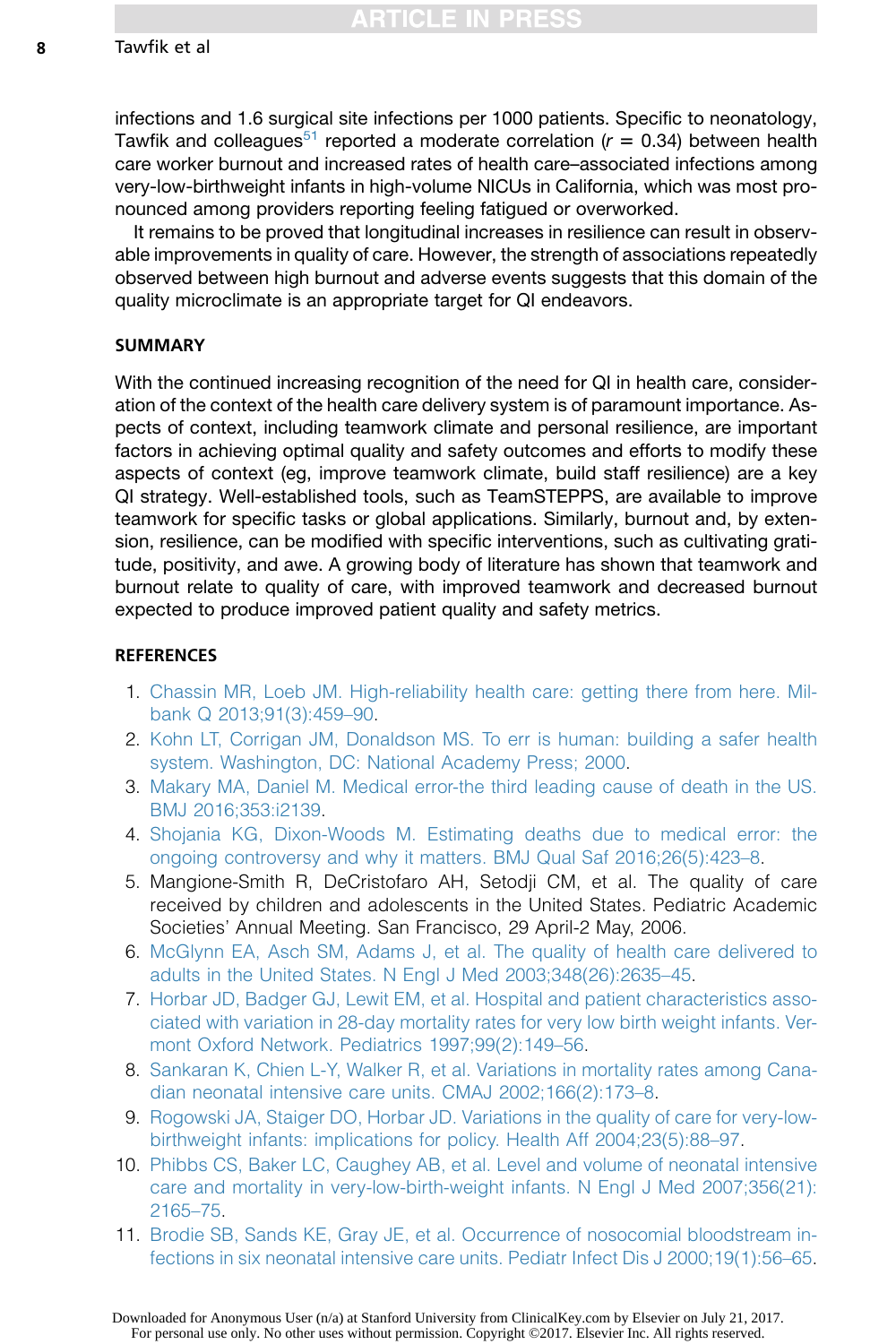- <span id="page-8-0"></span>12. [Stoll BJ, Hansen N, Fanaroff AA, et al. Late-onset sepsis in very low birth weight](http://refhub.elsevier.com/S0095-5108(17)30038-6/sref12) [neonates: the experience of the NICHD Neonatal Research Network. Pediatrics](http://refhub.elsevier.com/S0095-5108(17)30038-6/sref12) [2002;110\(2\):285–91.](http://refhub.elsevier.com/S0095-5108(17)30038-6/sref12)
- 13. [Olsen IE, Richardson DK, Schmid CH, et al. Intersite differences in weight growth](http://refhub.elsevier.com/S0095-5108(17)30038-6/sref13) [velocity of extremely premature infants. Pediatrics 2002;110:1125–32.](http://refhub.elsevier.com/S0095-5108(17)30038-6/sref13)
- 14. [Walsh-Sukys MC, Tyson JE, Wright LL, et al. Persistent pulmonary hypertension](http://refhub.elsevier.com/S0095-5108(17)30038-6/sref14) [of the newborn in the era before nitric oxide: practice variation and outcomes. Pe](http://refhub.elsevier.com/S0095-5108(17)30038-6/sref14)[diatrics 2000;105\(1\):14–20.](http://refhub.elsevier.com/S0095-5108(17)30038-6/sref14)
- 15. [Schulman J, Dimand RJ, Lee HC, et al. Neonatal intensive care unit antibiotic use.](http://refhub.elsevier.com/S0095-5108(17)30038-6/sref15) [Pediatrics 2015;135\(5\):826–33](http://refhub.elsevier.com/S0095-5108(17)30038-6/sref15).
- 16. [Suresh G, Horbar JD, Plsek P, et al. Voluntary anonymous reporting of medical](http://refhub.elsevier.com/S0095-5108(17)30038-6/sref16) [errors for neonatal intensive care. Pediatrics 2004;113\(6\):1609–18.](http://refhub.elsevier.com/S0095-5108(17)30038-6/sref16)
- 17. [Van Spall H, Kassam A, Tollefson TT. Near-misses are an opportunity to improve](http://refhub.elsevier.com/S0095-5108(17)30038-6/sref17) [patient safety: adapting strategies of high reliability organizations to healthcare.](http://refhub.elsevier.com/S0095-5108(17)30038-6/sref17) [Curr Opin Otolaryngol Head Neck Surg 2015;23\(4\):292–6](http://refhub.elsevier.com/S0095-5108(17)30038-6/sref17).
- 18. [Sutcliffe KM, Paine L, Pronovost PJ. Re-examining high reliability: actively organ](http://refhub.elsevier.com/S0095-5108(17)30038-6/sref18)[ising for safety. BMJ Qual Saf 2016;26\(3\):248–51](http://refhub.elsevier.com/S0095-5108(17)30038-6/sref18).
- 19. [Kaplan HC, Provost LP, Froehle CM, et al. The Model for Understanding Success](http://refhub.elsevier.com/S0095-5108(17)30038-6/sref19) [in Quality \(MUSIQ\): building a theory of context in healthcare quality improve](http://refhub.elsevier.com/S0095-5108(17)30038-6/sref19)[ment. BMJ Qual Saf 2012;21\(1\):13–20.](http://refhub.elsevier.com/S0095-5108(17)30038-6/sref19)
- 20. [Chassin MR, Loeb JM. The ongoing quality improvement journey: next stop, high](http://refhub.elsevier.com/S0095-5108(17)30038-6/sref20) [reliability. Health Aff \(Millwood\) 2011;30\(4\):559–68](http://refhub.elsevier.com/S0095-5108(17)30038-6/sref20).
- 21. [Kaplan HC, Froehle CM, Cassedy A, et al. An exploratory analysis of the model](http://refhub.elsevier.com/S0095-5108(17)30038-6/sref21) [for understanding success in quality. Health Care Manage Rev 2013;38\(4\):](http://refhub.elsevier.com/S0095-5108(17)30038-6/sref21) [325–38.](http://refhub.elsevier.com/S0095-5108(17)30038-6/sref21)
- 22. [Vogus TJ. Safety climate strength: a promising construct for safety research and](http://refhub.elsevier.com/S0095-5108(17)30038-6/sref22) [practice. BMJ Qual Saf 2016;25\(9\):649–52.](http://refhub.elsevier.com/S0095-5108(17)30038-6/sref22)
- 23. [Schyve PM. Teamwork–the changing nature of professional competence. Jt](http://refhub.elsevier.com/S0095-5108(17)30038-6/sref23) [Comm J Qual Patient Saf 2005;31\(4\):183–4.](http://refhub.elsevier.com/S0095-5108(17)30038-6/sref23)
- 24. [Salas E, Rosen MA. Building high reliability teams: progress and some reflections](http://refhub.elsevier.com/S0095-5108(17)30038-6/sref24) [on teamwork training. BMJ Qual Saf 2013;22\(5\):369–73](http://refhub.elsevier.com/S0095-5108(17)30038-6/sref24).
- 25. [Salas E, Almeida SA, Salisbury M, et al. What are the critical success factors for](http://refhub.elsevier.com/S0095-5108(17)30038-6/sref25) [team training in health care? Jt Comm J Qual Patient Saf 2009;35\(8\):398–405.](http://refhub.elsevier.com/S0095-5108(17)30038-6/sref25)
- 26. [Cooper S. Teamwork: what should we measure and how should we measure it?](http://refhub.elsevier.com/S0095-5108(17)30038-6/sref26) [Int Emerg Nurs 2017;32:1–2](http://refhub.elsevier.com/S0095-5108(17)30038-6/sref26).
- 27. [Jones KJ, Skinner A, Xu L, et al. The AHRQ hospital survey on patient safety cul](http://refhub.elsevier.com/S0095-5108(17)30038-6/sref27)[ture: a tool to plan and evaluate patient safety programs. In: Henriksen K,](http://refhub.elsevier.com/S0095-5108(17)30038-6/sref27) [Battles JB, Keyes MA, et al, editors. Advances in patient safety: new directions](http://refhub.elsevier.com/S0095-5108(17)30038-6/sref27) [and alternative approaches \(Vol. 2: Culture and Redesign\). Rockville \(MD\):](http://refhub.elsevier.com/S0095-5108(17)30038-6/sref27) Agency for Healthcare Research and Quality; 2008. p. 1–22.
- 28. [Sexton JB, Helmreich RL, Neilands TB, et al. The safety attitudes questionnaire:](http://refhub.elsevier.com/S0095-5108(17)30038-6/sref28) [psychometric properties, benchmarking data, and emerging research. BMC](http://refhub.elsevier.com/S0095-5108(17)30038-6/sref28) [Health Serv Res 2006;6:44.](http://refhub.elsevier.com/S0095-5108(17)30038-6/sref28)
- 29. [Profit J, Etchegaray J, Petersen LA, et al. The safety attitudes questionnaire as a](http://refhub.elsevier.com/S0095-5108(17)30038-6/sref29) [tool for benchmarking safety culture in the NICU. Arch Dis Child Fetal Neonatal](http://refhub.elsevier.com/S0095-5108(17)30038-6/sref29) [Ed 2012;97\(2\):F127–32.](http://refhub.elsevier.com/S0095-5108(17)30038-6/sref29)
- 30. [Sexton JB, Sharek PJ, Thomas EJ, et al. Exposure to Leadership WalkRounds in](http://refhub.elsevier.com/S0095-5108(17)30038-6/sref30) [neonatal intensive care units is associated with a better patient safety culture and](http://refhub.elsevier.com/S0095-5108(17)30038-6/sref30) [less caregiver burnout. BMJ Qual Saf 2014;23\(10\):814–22](http://refhub.elsevier.com/S0095-5108(17)30038-6/sref30).
- 31. [Thomas EJ, Sexton JB, Helmreich RL. Discrepant attitudes about teamwork](http://refhub.elsevier.com/S0095-5108(17)30038-6/sref31) [among critical care nurses and physicians. Crit Care Med 2003;31\(3\):956–9.](http://refhub.elsevier.com/S0095-5108(17)30038-6/sref31)

Downloaded for Anonymous User (n/a) at Stanford University from ClinicalKey.com by Elsevier on July 21, 2017. For personal use only. No other uses without permission. Copyright ©2017. Elsevier Inc. All rights reserved.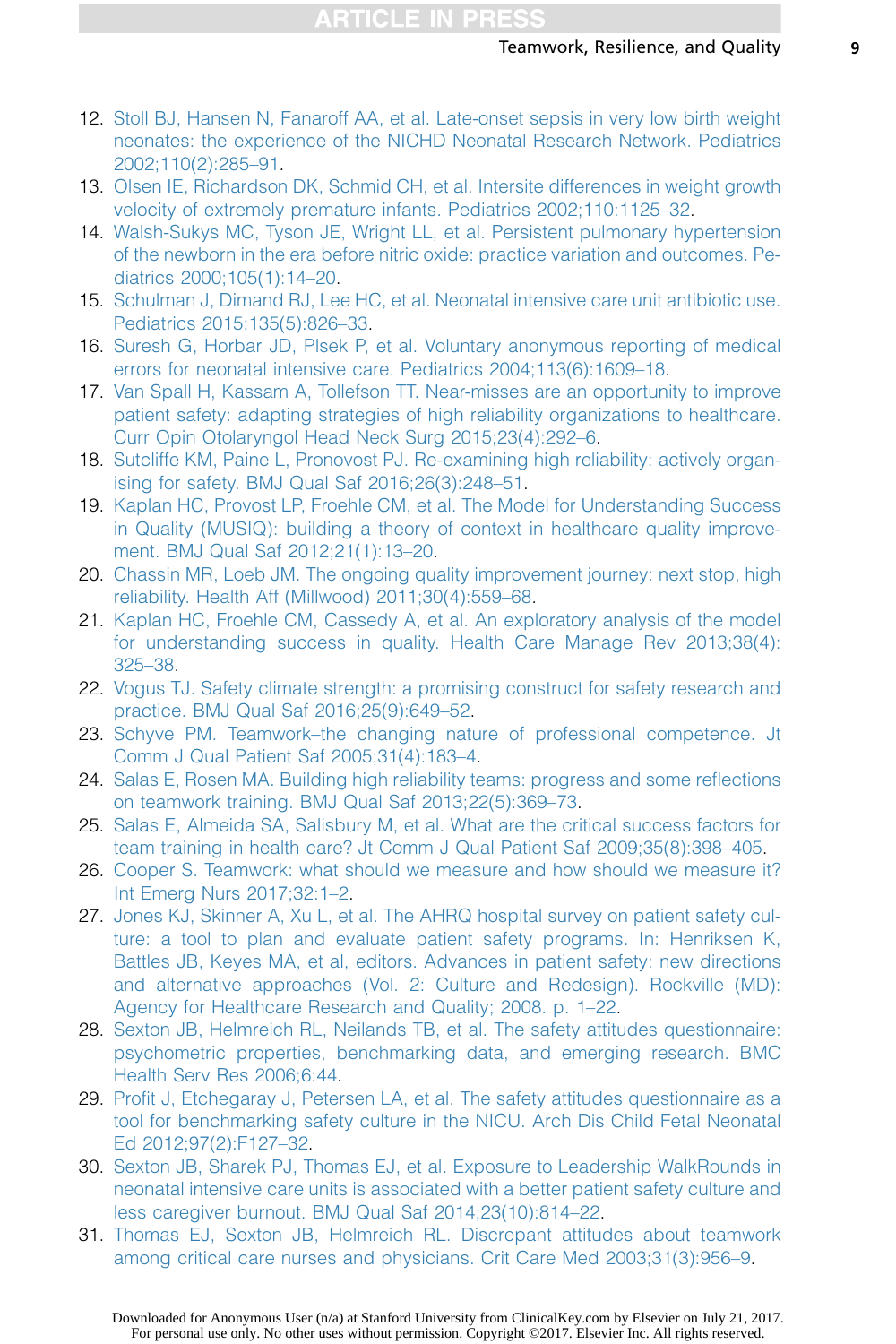- <span id="page-9-0"></span>32. [Profit J, Etchegaray J, Petersen LA, et al. Neonatal intensive care unit safety cul](http://refhub.elsevier.com/S0095-5108(17)30038-6/sref32)[ture varies widely. Arch Dis Child Fetal Neonatal Ed 2012;97\(2\):F120–6.](http://refhub.elsevier.com/S0095-5108(17)30038-6/sref32)
- 33. [Thomas EJ. Improving teamwork in healthcare: current approaches and the path](http://refhub.elsevier.com/S0095-5108(17)30038-6/sref33) [forward. BMJ Qual Saf 2011;20\(8\):647–50.](http://refhub.elsevier.com/S0095-5108(17)30038-6/sref33)
- 34. [Lerner S, Magrane D, Friedman E. Teaching teamwork in medical education. Mt](http://refhub.elsevier.com/S0095-5108(17)30038-6/sref34) [Sinai J Med 2009;76\(4\):318–29.](http://refhub.elsevier.com/S0095-5108(17)30038-6/sref34)
- 35. [Thomas EJ, Taggart B, Crandell S, et al. Teaching teamwork during the neonatal](http://refhub.elsevier.com/S0095-5108(17)30038-6/sref35) [resuscitation program: a randomized trial. J Perinatol 2007;27\(7\):409–14](http://refhub.elsevier.com/S0095-5108(17)30038-6/sref35).
- 36. [Thomas EJ, Williams AL, Reichman EF, et al. Team training in the neonatal resus](http://refhub.elsevier.com/S0095-5108(17)30038-6/sref36)[citation program for interns: teamwork and quality of resuscitations. Pediatrics](http://refhub.elsevier.com/S0095-5108(17)30038-6/sref36) [2010;125\(3\):539–46](http://refhub.elsevier.com/S0095-5108(17)30038-6/sref36).
- 37. [Thomas EJ, Sexton JB, Helmreich RL. Translating teamwork behaviours from](http://refhub.elsevier.com/S0095-5108(17)30038-6/sref37) [aviation to healthcare: development of behavioural markers for neonatal resusci](http://refhub.elsevier.com/S0095-5108(17)30038-6/sref37)[tation. Qual Saf Health Care 2004;13\(Suppl 1\):i57–64.](http://refhub.elsevier.com/S0095-5108(17)30038-6/sref37)
- 38. [Salas E, DiazGranados D, Klein C, et al. Does team training improve team perfor](http://refhub.elsevier.com/S0095-5108(17)30038-6/sref38)[mance? A meta-analysis. Hum Factors 2008;50\(6\):903–33](http://refhub.elsevier.com/S0095-5108(17)30038-6/sref38).
- 39. [Clancy CM, Tornberg DN. TeamSTEPPS: assuring optimal teamwork in clinical](http://refhub.elsevier.com/S0095-5108(17)30038-6/sref39) [settings. Am J Med Qual 2007;22\(3\):214–7.](http://refhub.elsevier.com/S0095-5108(17)30038-6/sref39)
- 40. [Mayer CM, Cluff L, Lin WT, et al. Evaluating efforts to optimize TeamSTEPPS im](http://refhub.elsevier.com/S0095-5108(17)30038-6/sref40)[plementation in surgical and pediatric intensive care units. Jt Comm J Qual](http://refhub.elsevier.com/S0095-5108(17)30038-6/sref40) [Patient Saf 2011;37\(8\):365–74.](http://refhub.elsevier.com/S0095-5108(17)30038-6/sref40)
- 41. [Sawyer T, Laubach VA, Hudak J, et al. Improvements in teamwork during](http://refhub.elsevier.com/S0095-5108(17)30038-6/sref41) [neonatal resuscitation after interprofessional TeamSTEPPS training. Neonatal](http://refhub.elsevier.com/S0095-5108(17)30038-6/sref41) [Netw 2013;32\(1\):26–33.](http://refhub.elsevier.com/S0095-5108(17)30038-6/sref41)
- 42. [Beitlich P. TeamSTEPPS implementation in the LD/NICU settings. Nurs Manage](http://refhub.elsevier.com/S0095-5108(17)30038-6/sref42) [2015;46\(6\):15–8](http://refhub.elsevier.com/S0095-5108(17)30038-6/sref42).
- 43. [Profit J, Sharek PJ, Amspoker AB, et al. Burnout in the NICU setting and its rela](http://refhub.elsevier.com/S0095-5108(17)30038-6/sref43)[tion to safety culture. BMJ Qual Saf 2014;23\(10\):806–13](http://refhub.elsevier.com/S0095-5108(17)30038-6/sref43).
- 44. [Braithwaite M. Nurse burnout and stress in the NICU. Adv Neonatal Care 2008;](http://refhub.elsevier.com/S0095-5108(17)30038-6/sref44) [8\(6\):343–7](http://refhub.elsevier.com/S0095-5108(17)30038-6/sref44).
- 45. [Rochefort CM, Clarke SP. Nurses' work environments, care rationing, job out](http://refhub.elsevier.com/S0095-5108(17)30038-6/sref45)[comes, and quality of care on neonatal units. J Adv Nurs 2010;66\(10\):2213–24](http://refhub.elsevier.com/S0095-5108(17)30038-6/sref45).
- 46. [van Mol MM, Kompanje EJ, Benoit DD, et al. The prevalence of compassion fa](http://refhub.elsevier.com/S0095-5108(17)30038-6/sref46)[tigue and burnout among healthcare professionals in intensive care units: a sys](http://refhub.elsevier.com/S0095-5108(17)30038-6/sref46)[tematic review. PLoS One 2015;10\(8\):e0136955](http://refhub.elsevier.com/S0095-5108(17)30038-6/sref46).
- 47. [Portoghese I, Galletta M, Coppola RC, et al. Burnout and workload among health](http://refhub.elsevier.com/S0095-5108(17)30038-6/sref47) [care workers: the moderating role of job control. Saf Health Work 2014;5\(3\):](http://refhub.elsevier.com/S0095-5108(17)30038-6/sref47) [152–7.](http://refhub.elsevier.com/S0095-5108(17)30038-6/sref47)
- 48. [Shanafelt TD, West CP, Sloan JA, et al. Career fit and burnout among academic](http://refhub.elsevier.com/S0095-5108(17)30038-6/sref48) [faculty. Arch Intern Med 2009;169\(10\):990–5.](http://refhub.elsevier.com/S0095-5108(17)30038-6/sref48)
- 49. [Mealer M, Burnham EL, Goode CJ, et al. The prevalence and impact of post trau](http://refhub.elsevier.com/S0095-5108(17)30038-6/sref49)[matic stress disorder and burnout syndrome in nurses. Depress Anxiety 2009;](http://refhub.elsevier.com/S0095-5108(17)30038-6/sref49) [26\(12\):1118–26.](http://refhub.elsevier.com/S0095-5108(17)30038-6/sref49)
- 50. [Thomas EJ, Sherwood GD, Mulhollem JL, et al. Working together in the neonatal](http://refhub.elsevier.com/S0095-5108(17)30038-6/sref50) [intensive care unit: provider perspectives. J Perinatol 2004;24\(9\):552–9.](http://refhub.elsevier.com/S0095-5108(17)30038-6/sref50)
- 51. [Tawfik DS, Sexton JB, Kan P, et al. Burnout in the neonatal intensive care unit and](http://refhub.elsevier.com/S0095-5108(17)30038-6/sref51) [its relation to healthcare-associated infections. J Perinatol 2016;37\(3\):315–20](http://refhub.elsevier.com/S0095-5108(17)30038-6/sref51).
- 52. [Shanafelt TD, Hasan O, Dyrbye LN, et al. Changes in burnout and satisfaction](http://refhub.elsevier.com/S0095-5108(17)30038-6/sref52) [with work-life balance in physicians and the general us working population be](http://refhub.elsevier.com/S0095-5108(17)30038-6/sref52)[tween 2011 and 2014. Mayo Clin Proc 2015;90\(12\):1600–13.](http://refhub.elsevier.com/S0095-5108(17)30038-6/sref52)

Downloaded for Anonymous User (n/a) at Stanford University from ClinicalKey.com by Elsevier on July 21, 2017. For personal use only. No other uses without permission. Copyright ©2017. Elsevier Inc. All rights reserved.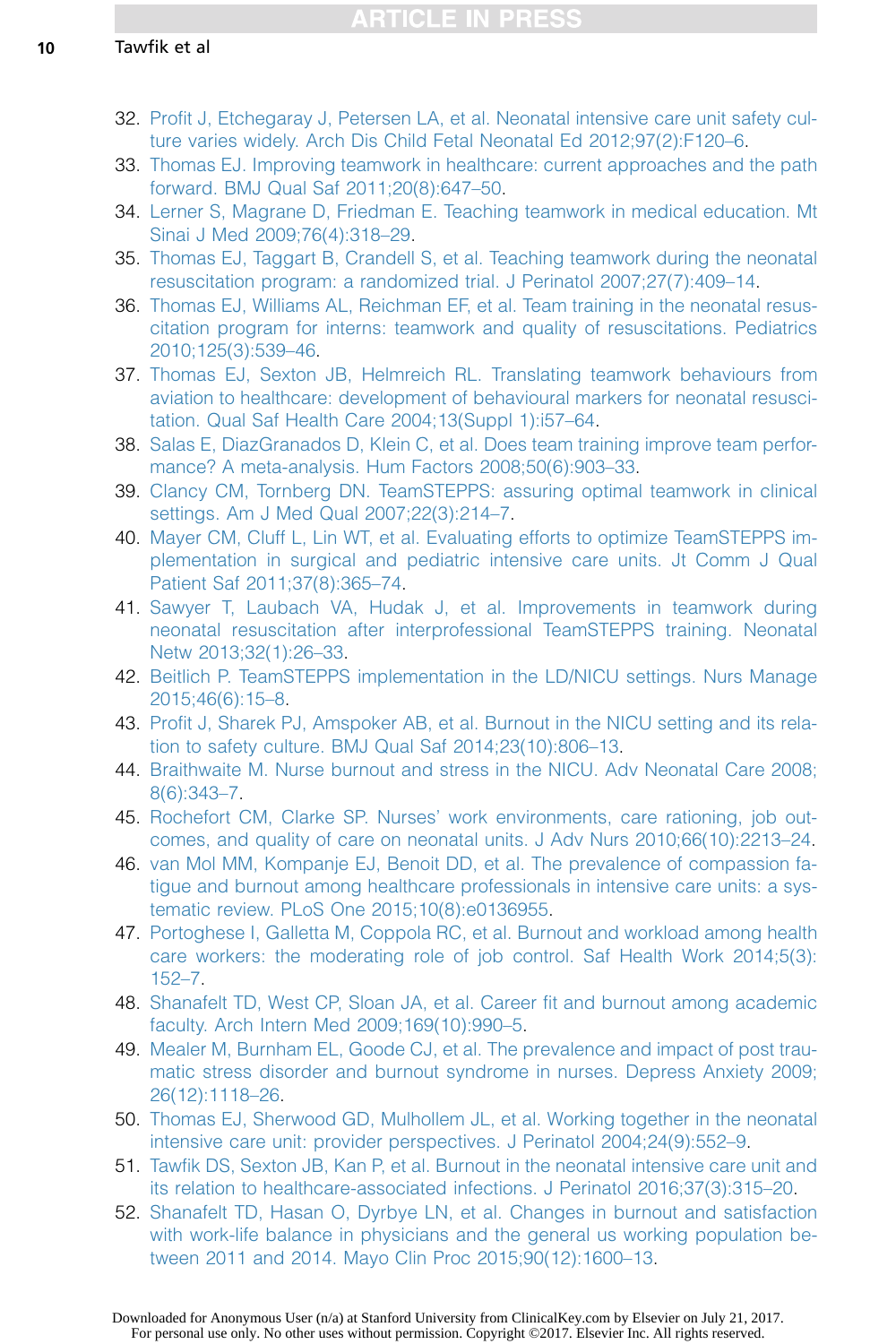- <span id="page-10-0"></span>53. [Bellieni CV, Righetti P, Ciampa R, et al. Assessing burnout among neonatologists.](http://refhub.elsevier.com/S0095-5108(17)30038-6/sref53) [J Matern Fetal Neonatal Med 2012;25\(10\):2130–4.](http://refhub.elsevier.com/S0095-5108(17)30038-6/sref53)
- 54. [Maslach C, Jackson SE. Maslach burnout inventory. Palo Alto \(CA\): Consulting](http://refhub.elsevier.com/S0095-5108(17)30038-6/sref54) [Psychologists Press; 1981.](http://refhub.elsevier.com/S0095-5108(17)30038-6/sref54)
- 55. [Block M, Ehrenworth JF, Cuce VM, et al. Measuring handoff quality in labor and](http://refhub.elsevier.com/S0095-5108(17)30038-6/sref55) [delivery: development, validation, and application of the Coordination of Handoff](http://refhub.elsevier.com/S0095-5108(17)30038-6/sref55) [Effectiveness Questionnaire \(CHEQ\). Jt Comm J Qual Patient Saf 2013;39\(5\):](http://refhub.elsevier.com/S0095-5108(17)30038-6/sref55) [213–20.](http://refhub.elsevier.com/S0095-5108(17)30038-6/sref55)
- 56. [Matheson C, Robertson HD, Elliott AM, et al. Resilience of primary healthcare pro](http://refhub.elsevier.com/S0095-5108(17)30038-6/sref56)[fessionals working in challenging environments: a focus group study. Br J Gen](http://refhub.elsevier.com/S0095-5108(17)30038-6/sref56) [Pract 2016;66\(648\):e507–515](http://refhub.elsevier.com/S0095-5108(17)30038-6/sref56).
- 57. [Lee KJ, Forbes ML, Lukasiewicz GJ, et al. Promoting staff resilience in the pedi](http://refhub.elsevier.com/S0095-5108(17)30038-6/sref57)[atric intensive care unit. Am J Crit Care 2015;24\(5\):422–30.](http://refhub.elsevier.com/S0095-5108(17)30038-6/sref57)
- 58. [Finkel EJ, Campbell WK, Brunell AB, et al. High-maintenance interaction: ineffi](http://refhub.elsevier.com/S0095-5108(17)30038-6/sref58)[cient social coordination impairs self-regulation. J Pers Soc Psychol 2006;](http://refhub.elsevier.com/S0095-5108(17)30038-6/sref58) [91\(3\):456–75](http://refhub.elsevier.com/S0095-5108(17)30038-6/sref58).
- 59. [Estryn-Behar M, Van der Heijden BI, Oginska H, et al. The impact of social work](http://refhub.elsevier.com/S0095-5108(17)30038-6/sref59) [environment, teamwork characteristics, burnout, and personal factors upon intent](http://refhub.elsevier.com/S0095-5108(17)30038-6/sref59) [to leave among European nurses. Med Care 2007;45\(10\):939–50](http://refhub.elsevier.com/S0095-5108(17)30038-6/sref59).
- 60. [Wahlin I, Ek AC, Idvall E. Staff empowerment in intensive care: nurses' and phy](http://refhub.elsevier.com/S0095-5108(17)30038-6/sref60)[sicians' lived experiences. Intensive Crit Care Nurs 2010;26\(5\):262–9.](http://refhub.elsevier.com/S0095-5108(17)30038-6/sref60)
- 61. [Cleary M, Horsfall J, Mannix J, et al. Valuing teamwork: insights from newly](http://refhub.elsevier.com/S0095-5108(17)30038-6/sref61)[registered nurses working in specialist mental health services. Int J Ment Health](http://refhub.elsevier.com/S0095-5108(17)30038-6/sref61) [Nurs 2011;20\(6\):454–9.](http://refhub.elsevier.com/S0095-5108(17)30038-6/sref61)
- 62. [Umberson D, Montez JK. Social relationships and health: a flashpoint for health](http://refhub.elsevier.com/S0095-5108(17)30038-6/sref62) [policy. J Health Soc Behav 2010;51\(Suppl\):S54–66](http://refhub.elsevier.com/S0095-5108(17)30038-6/sref62).
- 63. [West CP, Dyrbye LN, Rabatin JT, et al. Intervention to promote physician well](http://refhub.elsevier.com/S0095-5108(17)30038-6/sref63)[being, job satisfaction, and professionalism: a randomized clinical trial. JAMA](http://refhub.elsevier.com/S0095-5108(17)30038-6/sref63) [Intern Med 2014;174\(4\):527–33](http://refhub.elsevier.com/S0095-5108(17)30038-6/sref63).
- 64. [Rowe MM. Teaching health-care providers coping: results of a two-year study.](http://refhub.elsevier.com/S0095-5108(17)30038-6/sref64) [J Behav Med 1999;22\(5\):511–27](http://refhub.elsevier.com/S0095-5108(17)30038-6/sref64).
- 65. [West CP, Dyrbye LN, Erwin PJ, et al. Interventions to prevent and reduce physi](http://refhub.elsevier.com/S0095-5108(17)30038-6/sref65)[cian burnout: a systematic review and meta-analysis. Lancet 2016;388\(10057\):](http://refhub.elsevier.com/S0095-5108(17)30038-6/sref65) [2272–81.](http://refhub.elsevier.com/S0095-5108(17)30038-6/sref65)
- 66. [Westermann C, Kozak A, Harling M, et al. Burnout intervention studies for inpa](http://refhub.elsevier.com/S0095-5108(17)30038-6/sref66)[tient elderly care nursing staff: systematic literature review. Int J Nurs Stud](http://refhub.elsevier.com/S0095-5108(17)30038-6/sref66) [2014;51\(1\):63–71.](http://refhub.elsevier.com/S0095-5108(17)30038-6/sref66)
- 67. [Tawfik DS, Phibbs CS, Sexton JB, et al. Factors associated with provider burnout](http://refhub.elsevier.com/S0095-5108(17)30038-6/sref67a) [in the NICU. Pediatrics 2017;139\(5\):e20164134](http://refhub.elsevier.com/S0095-5108(17)30038-6/sref67a).
- 68. [Rahn DJ. Transformational teamwork: exploring the impact of nursing teamwork](http://refhub.elsevier.com/S0095-5108(17)30038-6/sref67) [on nurse-sensitive quality indicators. J Nurs Care Qual 2016;31\(3\):262–8](http://refhub.elsevier.com/S0095-5108(17)30038-6/sref67).
- 69. [Profit J, Sharek PJ, Kan P, et al. Teamwork in the NICU setting and its association](http://refhub.elsevier.com/S0095-5108(17)30038-6/sref68) [with healthcare-associated infections in very low birth weight infants. Am J Peri](http://refhub.elsevier.com/S0095-5108(17)30038-6/sref68)[natol 2017. \[Epub ahead of print\].](http://refhub.elsevier.com/S0095-5108(17)30038-6/sref68)
- 70. [Pronovost P, Needham D, Berenholtz S, et al. An intervention to decrease](http://refhub.elsevier.com/S0095-5108(17)30038-6/sref69) [catheter-related bloodstream infections in the ICU. N Engl J Med 2006;355\(26\):](http://refhub.elsevier.com/S0095-5108(17)30038-6/sref69) [2725–32.](http://refhub.elsevier.com/S0095-5108(17)30038-6/sref69)
- 71. [Pronovost PJ, Berenholtz SM, Goeschel C, et al. Improving patient safety in inten](http://refhub.elsevier.com/S0095-5108(17)30038-6/sref70)[sive care units in Michigan. J Crit Care 2008;23\(2\):207–21.](http://refhub.elsevier.com/S0095-5108(17)30038-6/sref70)